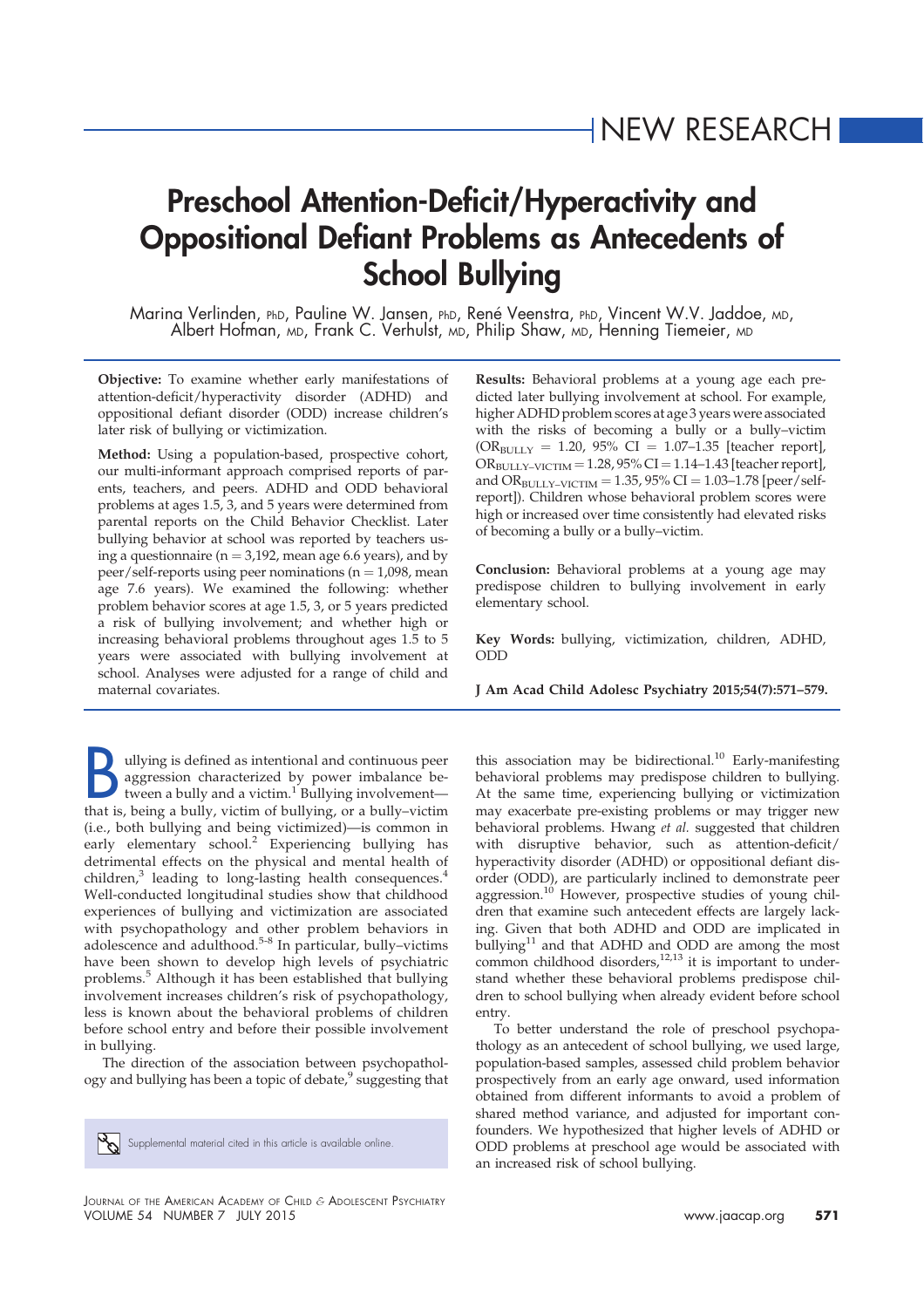# **METHOD**

## Design

Our study was embedded in the Generation R Study, a large, population-based birth cohort in Rotterdam, the Netherlands. The cohort was set up to study children's health and development from fetal life onward. All pregnant women living in Rotterdam with an expected delivery date between April 2002 and January 2006 were invited to participate (baseline participation rate 61%).<sup>14</sup> Regular assessments have been carried out in children and parents<br>throughout the preschool period.<sup>14,15</sup> Full consent for the postnatal phase of the Generation R Study was obtained for 7,295 children and their parents. From these, parents of 5,058 children reported about child behavioral problems at 2 time points (at least) at ages 1.5 to 5 years. Of these, 3,192 had teacher reports of bullying behaviors at school. In addition, 1,098 children participated in a nested study using peer and self-reports of school bullying (see flowchart in Figure 1 and baseline characteristics in Table S1, available online).

#### Measures

The Dutch version of the Child Behavior Checklist (CBCL1½-5)<sup>16</sup> was used to obtain parent reports of child behavioral problems at the ages 1.5, 3, and 5 years (i.e., ratings of problems in the preceding 2 months on a 3-point scale ranging from "not true" to "very true or often true"). Two DSM-oriented scales were used in our analyses: Attention-Deficit/Hyperactivity Problems (6 items: "Can't concentrate," "Can't sit still," "Can't stand waiting," "Demands must be

FIGURE 1 Flow chart of the sampling procedure. Note: The overlap between the children with teacher reports and with peer/selfreport of bullying involvement was  $n = 907$ . "Most of the 5,058 eligible children were never approached for the peer/self-report assessment because no school outside of Rotterdam was targeted, and only about half of all schools in Rotterdam were ever contacted for logistical reasons (i.e., limited budget). <sup>b</sup>Exact numbers cannot be estimated because schools that did not participate in the peer assessment cannot provide school records.

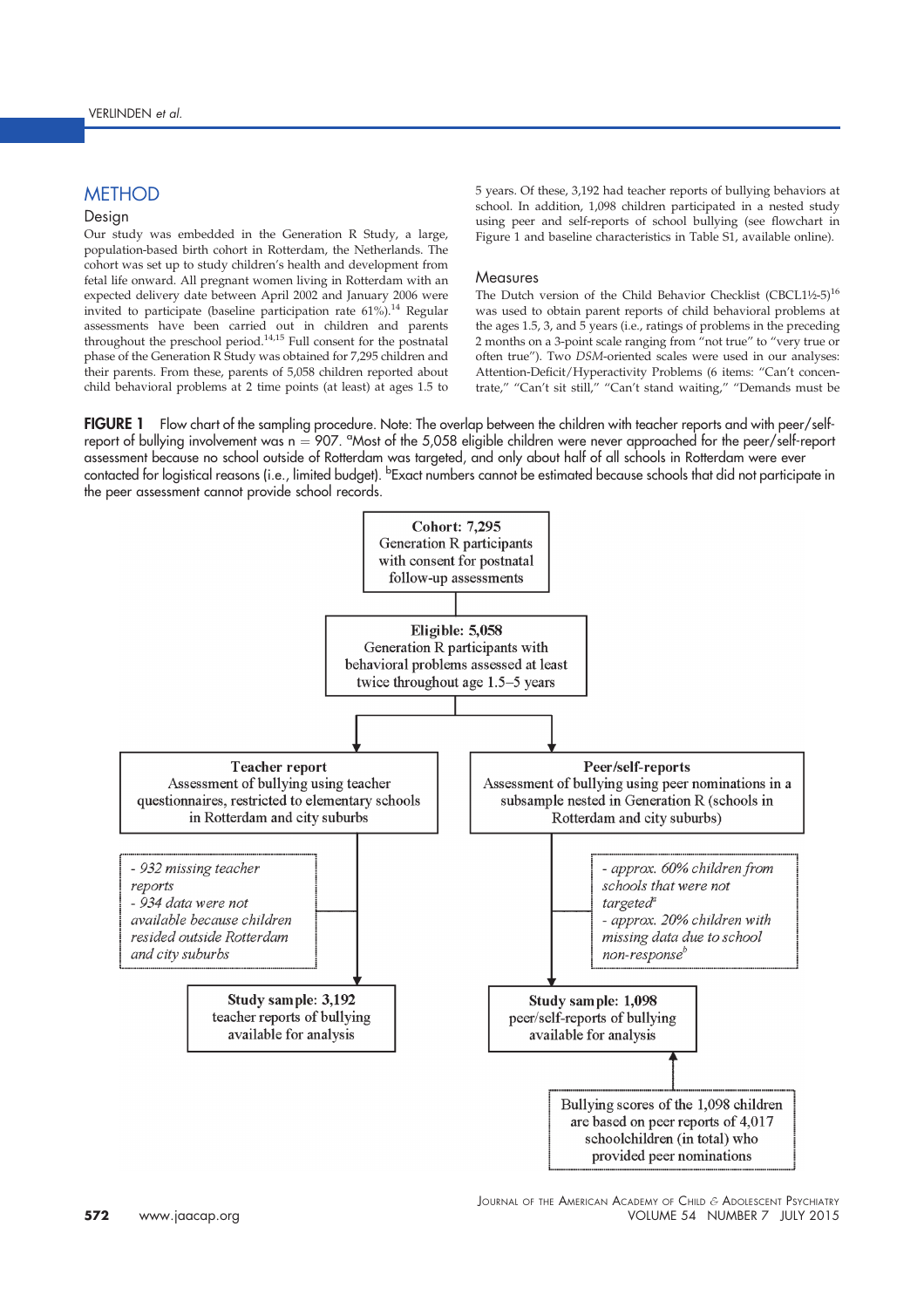met," "Gets into everything," "Quickly shifts") and Oppositional Defiant Problems (6 items: "Defiant," "Disobedient," "Angry moods," "Stubborn," "Temper tantrums," "Uncooperative").

Teachers of 1,664 school classes rated children's involvement in bullying ( $n = 3,192$ , mean age 6.6 years) over the past 3 months with regard to 4 types of bullying (physical, verbal, relational, and material). The definition of school bullying was not explicitly provided to teachers, as they have a good understanding of the concept; however, questions about bullying were accompanied by examples of bullying behaviors.<sup>2</sup> To assess physical victimization, teachers were asked: "Was a child victimized physically by other children, for instance by being hit, kicked, pinched, or bitten?" Verbal victimization was measured by: "Was a child victimized verbally, for instance by being teased, laughed at, or called names?" Relational victimization was assessed by: "Was a child excluded by other children?" Material victimization was assessed by: "Were the belongings of a child hidden or broken by other children?" Bullying was measured using the same type of questions. For example, to assess physical bullying, teachers were asked: "Did a child physically bully other children, for instance by hitting, kicking, pinching, or biting them?" Items were rated on a 4-point Likert scale with answer categories ranging from "Never or less than once per month" to "More than twice per week." Children were categorized into 4 mutually exclusive groups: "uninvolved in bullying," "bullies," "victims," and "bully-victims."<sup>2</sup> Children whose behavior with regard to all bullying and victimization items was rated with "Never or less than once per month" were categorized as "uninvolved in bullying." Children were categorized as "victims" if teachers reported them being victimized in any of the 4 forms of victimization at least once per month. Similarly, children were categorized as "bullies" when a teacher reported their involvement as a bully in any form of bullying at least once per month. Children rated by teachers as both bullies and victims were categorized as "bully–victims."

Bullying involvement of 4,017 elementary school children (190 school classes) in Rotterdam was assessed using peer/self-reports (school participation rate 45%, children's participation rate 98%). Of the 4,017 children who participated in the peer assessment, 1,098 children were Generation R participants, whose scores on bullying involvement were linked with parental reports of behavioral problems at preschool age. These 1,098 children (mean age 7.6 years) formed the population for analysis (Figure 1). Children completed a computerized peer-nomination assessment.<sup>17</sup> The concept of bullying was explained as intentional and hurtful behavior (both verbal and nonverbal) that involves a power imbalance between a bully and a victim.<sup>17</sup> The peer nomination method was used: children nominated their classmates so as to indicate by whom they were victimized. Again, 4 questions were used to assess victimization: physical, verbal, relational, and material. The weighted number of nominations a child gave to others was used to calculate individual victimization scores. The nominations that each child received from classmates were used to calculate individual bullying scores. Considering that, on average, a school class consisted of 21 children, each child's bullying score was based on the ratings of about 20 peers. Higher scores represented more bullying/victimization involvement. The individual bullying and victimization scores across different forms of bullying were averaged to obtain the overall bullying scores. To define specific roles of children's involvement in bullying, we dichotomized the continuous scores using the top 25th percentile as cut-off. Children were then categorized into "uninvolved in bullying," "bullies," "victims," and "bully–victims."

The overlap between the children who were assessed using teacher reports and peer/self-reports of bullying involvement was

JOURNAL OF THE AMERICAN ACADEMY OF CHILD & ADOLESCENT PSYCHIATRY VOLUME 54 NUMBER 7 JULY 2015 WWW.jaacap.org 573

 $n = 907$ . In 66% of the cases, there was an exact agreement between the teachers and peers on whether children were involved in bullying, and the  $\kappa$  value ( $\kappa = 0.32$ , n = 907) demonstrated a fair interrater agreement.<sup>18</sup> In bullying research, the agreement between different informants is typically poor.<sup>19-21</sup> Also, differences in instruments, methodologies, and the time interval between the 2 assessments must be considered.

## Covariates

Analyses were adjusted for: child age, gender, national origin (Dutch, other western or nonwestern) and daycare attendance at age one; maternal age, parity (first-born, other), educational level, marital status, net monthly household income (<1600 euros, 1600–3200 euros, >3200 euros), symptoms of depression, parenting stress and harsh disciplinary practices. We used the Brief Symptom Inventory, a validated instrument containing 53 self-<br>appraisal statements<sup>22</sup> on psychological symptoms. Maternal symptoms of depression (6 items) were assessed when children were 3 years old. Parenting stress was assessed when children were 1.5 years old, using the Parental Stress Index, $23$  a questionnaire consisting of 25 items on parenting stress related to parent and child factors. An adapted version of the Parent–Child Conflict Tactics Scale (6 items) was used to obtain maternal reports of harsh discipline (i.e., psychological aggression and physical as-sault) when children were 3 years old.24,25 In all measures, sum scores were used in the analyses.

### Statistical Analyses

First, we performed multinomial logistic regression analyses to examine whether the problem behavior at a specific age (1.5, 3, or 5 years) predicted the risk of becoming a bully, victim, or bully– victim (versus uninvolved). In our additional analyses, we examined the mutually adjusted associations with ADHD and ODD problems.

Second, we defined groups of children based on their patterns of behavioral problems over time. For this, we analyzed latent class growth models of behavioral problems at 1.5, 3, and 5 years (Mplus version  $6$ ).<sup>26</sup> This analysis yielded a latent variable that grouped children with similar patterns of behavioral problems over time. Following the recommended criteria, $^{27}$  the number of latent classes was identified based on the model fit characteristics—the smallest Bayesian Information Criterion (BIC) and a large entropy. Besides these typical fit indices, we also considered the interpretability and size of the latent classes, model parsimoniousness, and posterior probabilities of the classes. The identified classes were analyzed as predictors of bullying involvement using multinomial logistic regression models as described above.

Missing data in the covariates were estimated using multiple imputation technique (chained equations). The reported effect estimates are the pooled results of 30 input datasets (Stata/SE 12.0, StataCorp LP). To account for the clustered structure of the data (i.e., children from the same school classes were tested), we performed multinomial logistic regression analysis using clustered robust standard errors (Huber–White method of variance estimation). School class was used as cluster variable.

### Nonresponse Analysis

Of the eligible children ( $n = 5,058$ ), we compared those with  $(n = 3,192)$  and those without  $(n = 1,866)$  teacher reports of bullying involvement. Children with missing teacher data had higher ODD problem scores at age 5 years (mean score 2.58 versus 2.33,  $p < .001$ ), were from lower income households (10.2% versus 12.2%,  $p = .04$ ) and of non-Dutch national origin (and  $20.3\%$  versus  $25.6\%$ ,  $p < .001$ ).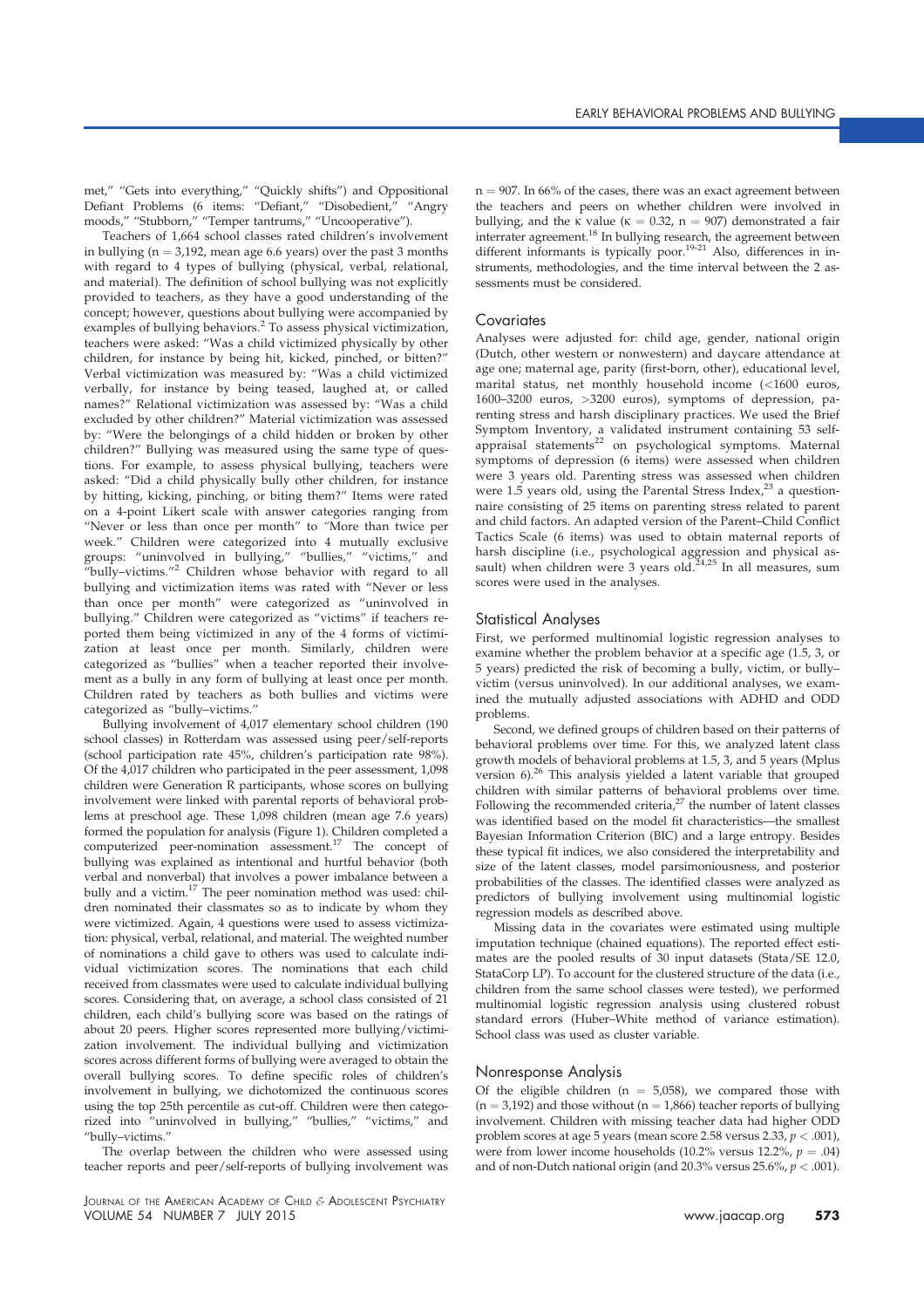## **TABLE 1** Child and Maternal Characteristics

|                                                                                             | <b>Bullying Involvement Reports</b> |                                         |                                   |               |  |  |
|---------------------------------------------------------------------------------------------|-------------------------------------|-----------------------------------------|-----------------------------------|---------------|--|--|
|                                                                                             |                                     | <b>Teacher Report</b><br>$(n = 3, 192)$ | Peer/Self-Report<br>$(n = 1,098)$ |               |  |  |
| <b>Child Characteristics</b>                                                                | $\mathbf n$                         | $%$ a                                   | n                                 | %             |  |  |
| Age, y mean (SD)                                                                            | 2,858                               | 6.56(1.18)                              | 1,098                             | 7.62 (0.74)   |  |  |
| Gender (% male)                                                                             | 3,192                               | 50.7                                    | 1,098                             | 48.7          |  |  |
| National origin                                                                             |                                     |                                         |                                   |               |  |  |
| Dutch                                                                                       | 2,081                               | 65.3                                    | 745                               | 67.9          |  |  |
| Other western                                                                               | 289                                 | 9.1                                     | 125                               | 11.4          |  |  |
| Nonwestern                                                                                  | 815                                 | 25.6                                    | 227                               | 20.7          |  |  |
| Bullying involvement <sup>b</sup>                                                           |                                     |                                         |                                   |               |  |  |
| Uninvolved                                                                                  | 2,233                               | 69.9                                    | 770                               | 70.1          |  |  |
| <b>Bully</b>                                                                                | 450                                 | 14.1                                    | 119                               | 10.8          |  |  |
| Victim                                                                                      | 133                                 | 4.2                                     | 144                               | 13.1          |  |  |
| Bully-victim                                                                                | 376                                 | 11.8                                    | 65                                | 6.0           |  |  |
| Behavioral problems scores at age $1.5$ y <sup>c</sup> (mean, SD)                           |                                     |                                         |                                   |               |  |  |
| <b>ADHD</b>                                                                                 | 2,900                               | 3.86(2.45)                              | 997                               | 3.77(2.44)    |  |  |
| ODD                                                                                         | 2,883                               | 3.15(2.15)                              | 992                               | 3.10(2.13)    |  |  |
| Behavioral problems scores at age 3 y <sup>c</sup> (mean, SD)                               |                                     |                                         |                                   |               |  |  |
| <b>ADHD</b>                                                                                 | 2,910                               | 2.94(2.28)                              | 1,007                             | 2.75 (2.24)   |  |  |
| ODD                                                                                         | 2,902                               | 2.84 (2.09)                             | 1,000                             | 2.87(2.14)    |  |  |
| Behavioral problems scores at age 5 $y^c$ (mean, SD)                                        |                                     |                                         |                                   |               |  |  |
| <b>ADHD</b>                                                                                 | 3,002                               | 2.84(2.44)                              | 1,049                             | $2.65$ (2.32) |  |  |
| ODD                                                                                         | 2,994                               | 2.33(2.17)                              | 1,047                             | 2.31(2.16)    |  |  |
| Daycare attendance (% not attending)                                                        | 1,944                               | 21.6                                    | 706                               | 18.7          |  |  |
| <b>Maternal Characteristics</b>                                                             |                                     |                                         |                                   |               |  |  |
| Age at intake (mean [y], SD [mo])                                                           | 3,192                               | 31.57 (4.64)                            | 1,098                             | 32.25 (4.66)  |  |  |
| <b>Educational level</b>                                                                    |                                     |                                         |                                   |               |  |  |
| High                                                                                        | 923                                 | 30.3                                    | 345                               | 32.9          |  |  |
| High intermediate                                                                           | 726                                 | 23.8                                    | 276                               | 26.3          |  |  |
| Low intermediate                                                                            | 904                                 | 29.7                                    | 306                               | 29.2          |  |  |
| Low                                                                                         | 494                                 | 16.2                                    | 121                               | 11.6          |  |  |
| Monthly household income (euros)                                                            |                                     |                                         |                                   |               |  |  |
| >3,200                                                                                      | 1,570                               | 55.4                                    | 554                               | 55.3          |  |  |
| $1,600 - 3,200$                                                                             | 916                                 | 32.4                                    | 340                               | 34.0          |  |  |
| < 1,600                                                                                     | 345                                 | 12.2                                    | 107                               | 10.7          |  |  |
| Marital status (% single)                                                                   | 2,831                               | 8.2                                     | 1,046                             | 8.8           |  |  |
| Depression symptoms <sup>d</sup> (mean, SD)                                                 | 2,895                               | 0.12(0.31)                              | 999                               | 0.13(0.30)    |  |  |
| Parenting stress <sup>e</sup> (mean, SD)                                                    | 2,916                               | 0.31(0.30)                              | 1,000                             | $0.31$ (0.29) |  |  |
| Harsh parenting <sup>f</sup> (mean, SD)                                                     | 2,866                               | 2.11(1.88)                              | 998                               | 2.08 (1.86)   |  |  |
| Parity (% firstborn)                                                                        | 1,944                               | 55.4                                    | 1,098                             | 55.1          |  |  |
|                                                                                             |                                     |                                         |                                   |               |  |  |
| Note: ADHD = attention-deficit/hyperactivity disorder; ODD = oppositional defiant disorder. |                                     |                                         |                                   |               |  |  |

<sup>b</sup>Bullying involvement was measured using a teacher questionnaire and a peer nomination measure.

<sup>c</sup>Assessed with the Dutch version of the Child Behavior Checklist.

dMeasured with the Brief Symptom Inventory.

<sup>e</sup>Measured with the Parental Stress Index.

fMeasured using an adapted version of the Parent-Child Conflict Tactics Scale.

Similarly, children with peer/self-reports of bullying involvement  $(n = 1,098)$  were compared to those for whom this outcome measure was not available ( $n = 3,960$ ). Children with no peer reports were more often of non-Dutch national origin (24.5% versus 20.7%,  $p < .01$ ), had younger mothers (mean age 31.4 versus 32.2 years,  $p < .001$ ), and their ADHD problem scores at ages 3 and 5 years were higher (mean score 2.98 versus 2.75,  $p < .01$ , and 2.94 versus 2.65,  $p = .001$ , respectively).

<sup>a</sup>Unless otherwise indicated.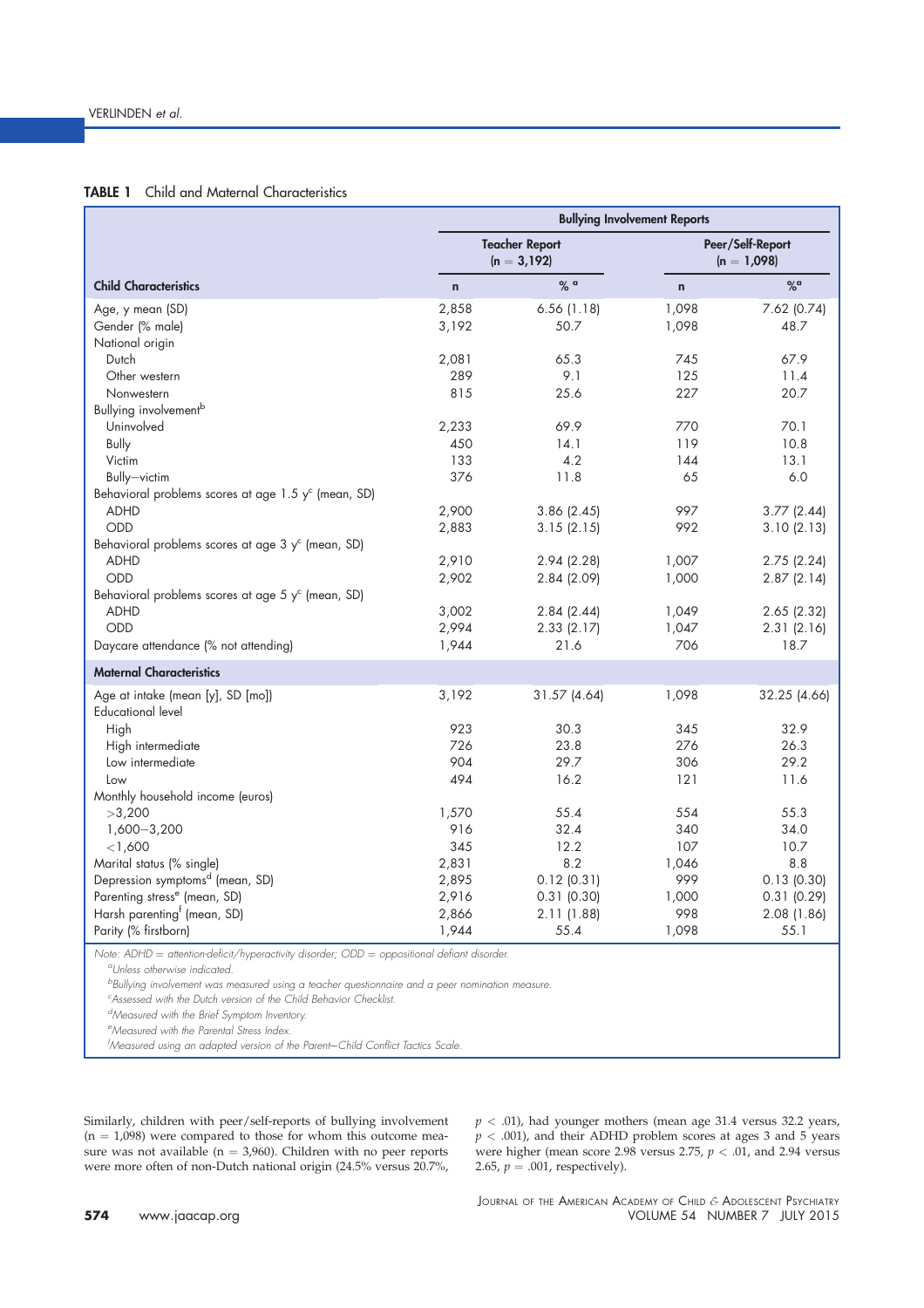|                                         | Teacher Report of Bullying Involvement at Age 7 Years ( $n = 3,192$ ) |                    |           |                     |           |                    |  |
|-----------------------------------------|-----------------------------------------------------------------------|--------------------|-----------|---------------------|-----------|--------------------|--|
|                                         | <b>Bully</b><br><b>Victim</b>                                         |                    |           | <b>Bully-Victim</b> |           |                    |  |
| <b>Scores</b>                           | <b>OR</b>                                                             | $(95% \text{ Cl})$ | <b>OR</b> | $(95% \text{ Cl})$  | <b>OR</b> | $(95% \text{ Cl})$ |  |
| Behavioral problems scores at age 1.5 y |                                                                       |                    |           |                     |           |                    |  |
| <b>ADHD</b>                             | 1.08                                                                  | $(0.96 - 1.22)$    | 0.87      | $(0.71 - 1.07)$     | 1.06      | $(0.94 - 1.19)$    |  |
| <b>ODD</b>                              | 1.00                                                                  | $(0.90 - 1.12)$    | 0.84      | $(0.68 - 1.03)$     | 0.97      | $(0.86 - 1.11)$    |  |
| Behavioral problems scores at age 3 y   |                                                                       |                    |           |                     |           |                    |  |
| ADHD                                    | $1.20**$                                                              | $(1.07 - 1.35)$    | 1.11      | $(0.90 - 1.37)$     | $1.28***$ | $(1.14 - 1.43)$    |  |
| <b>ODD</b>                              | $1.17**$                                                              | $(1.05 - 1.31)$    | 1.03      | $(0.84 - 1.27)$     | 1.12      | $(1.00 - 1.26)$    |  |
| Behavioral problems scores at age 5 y   |                                                                       |                    |           |                     |           |                    |  |
| <b>ADHD</b>                             | $1.32***$                                                             | $(1.18 - 1.48)$    | $1.22*$   | $(1.01 - 1.48)$     | $1.46***$ | $(1.30 - 1.64)$    |  |
| <b>ODD</b>                              | $1.30***$                                                             | $(1.16 - 1.45)$    | 1.15      | $(0.95 - 1.38)$     | $1.35***$ | $(1.20 - 1.50)$    |  |

Note: Continuous variables were z standardized. Higher scores on the Child Behavior Checklist scales denote more behavioral problems. Analyses adjusted for child age, sex, national origin and daycare attendance, maternal age, parity, maternal educational level, monthly household income, marital status, maternal depression symptoms, parenting stress, and harsh parenting. Reference group was "uninvolved." Uninvolved:  $n = 2,233$ ; bully:  $n = 450$ ; victim:  $n = 133$ ; bully-victim:  $n = 376$ . ADHD = attention-deficit/hyperactivity disorder; ODD = oppositional defiant disorder; OR = odds ratio.  $*_p \le .05; **p \le .01;***p \le .001.$ 

RESULTS

Children's baseline characteristics are presented in Table 1. Based on teachers' ratings, 69.9% of children were categorized as uninvolved in bullying, 14.1% as bullies, 4.2% as victims, and 11.8% as bully–victims. Proportions of bullying involvement in the peer/self-reported sample were as follows: 70.1% uninvolved in bullying, 10.8% bullies, 13.1% victims, and 6% bully–victims.

## Behavioral Problems and School Bullying

At age 1.5 years, behavioral problems were not associated with teacher- or peer/self-reported bullying involvement (Tables 2 and 3; for unadjusted analyses see Tables S2 and S3, available online). At age 3 years, higher scores on ADHD problems predicted the risks of becoming a bully (teacher report: odds ratio [OR] = 1.20, 95% CI = 1.07– 1.35) and a bully–victim (teacher report:  $OR = 1.28, 95\%$  $CI = 1.14-1.43$ , peer/self-report:  $OR = 1.35$ ,  $95\%$  $CI = 1.03-1.78$ ). Higher scores on ODD scale predicted the risk of becoming a bully (teacher report:  $OR = 1.17$ , 95%  $CI = 1.05 - 1.31$ .

At age 5 years, higher scores on ADHD problems predicted the risk of becoming: a bully (e.g., teacher data:  $OR = 1.32$ , 95% CI = 1.18–1.48, peer/self-report:  $OR = 1.34$ , 95% CI =  $1.10-1.62$ ); a bully–victim (teacher report:  $OR = 1.46$ , 95% CI = 1.30–1.64, peer/self-report:  $OR = 1.75$ , 95% CI = 1.30–2.35); and a victim (teacher report:  $OR = 1.22$ , 95% CI =  $1.01-1.48$ ). Higher ODD scores at age 5 years predicted the risk of becoming a bully and a bully–victim in both teacher- and peer/self-reports (Tables 2 and 3).

Mutually adjusting ADHD and ODD attenuated the effects of both behavioral problems on bullying (see Table S4 and Table S5, available online). However, some effects of ADHD problems remained (e.g., in teacher data, the association of ADHD at age 3 years with bully–victim status  $OR = 1.29, 95\% \text{ CI} = 1.12 - 1.48.$ 

JOURNAL OF THE AMERICAN ACADEMY OF CHILD & ADOLESCENT PSYCHIATRY VOLUME 54 NUMBER 7 JULY 2015 www.jaacap.org 575

The analyses of peer/self-reported data were also performed using a more stringent cut-off for the categorization of the bullying involvement roles (i.e., top 15%). The results were compatible with a dose–response effect (Table S6).

## Patterns of Preschool Problem Behavior and Bullying at School

The best-fitting models were determined as described above. An addition of a class improved the fit of each subsequent model (see Table S7, available online). Models that distinguished 4 latent classes of ADHD and 4 classes of ODD problems were selected because in the 5-class models, 2 classes followed the same pattern over time and differed only slightly in the severity of behavioral problems scores. Also, the posterior probabilities (i.e., the probabilities of belonging to the assigned class) in the 4-class models were well above 0.7 and were higher than in subsequent models. Thus, 4-class models were selected, as they grouped children with clearly distinct patterns of problem behavior, and as the size of the latent classes in these models allowed meaningful further analyses.

The identified latent classes of ADHD problems were: a "low-decreasing" class (comprising children with low and slightly decreasing ADHD problem scores across 3 ages,  $n = 1,966$ ; a "moderate-increasing" class (compared to the "low-decreasing" class, these children scored higher on ADHD problems at 1.5 and 3 years, and their scores increased further at age 5 years,  $n = 522$ ); a "moderatedecreasing" class (children whose scores were fairly high at 1.5 years but decreased at 3 years and at 5 years,  $n = 545$ ; and a "high-increasing" class (children with the highest ADHD scores at ages 1.5 and 3 years, and whose scores further increased at age 5 years,  $n = 159$ ). Figure S1, available online, illustrates the latent classes of behavioral problems plotted against the mean ADHD scores through ages 1.5 to 5 years. The average score of children in the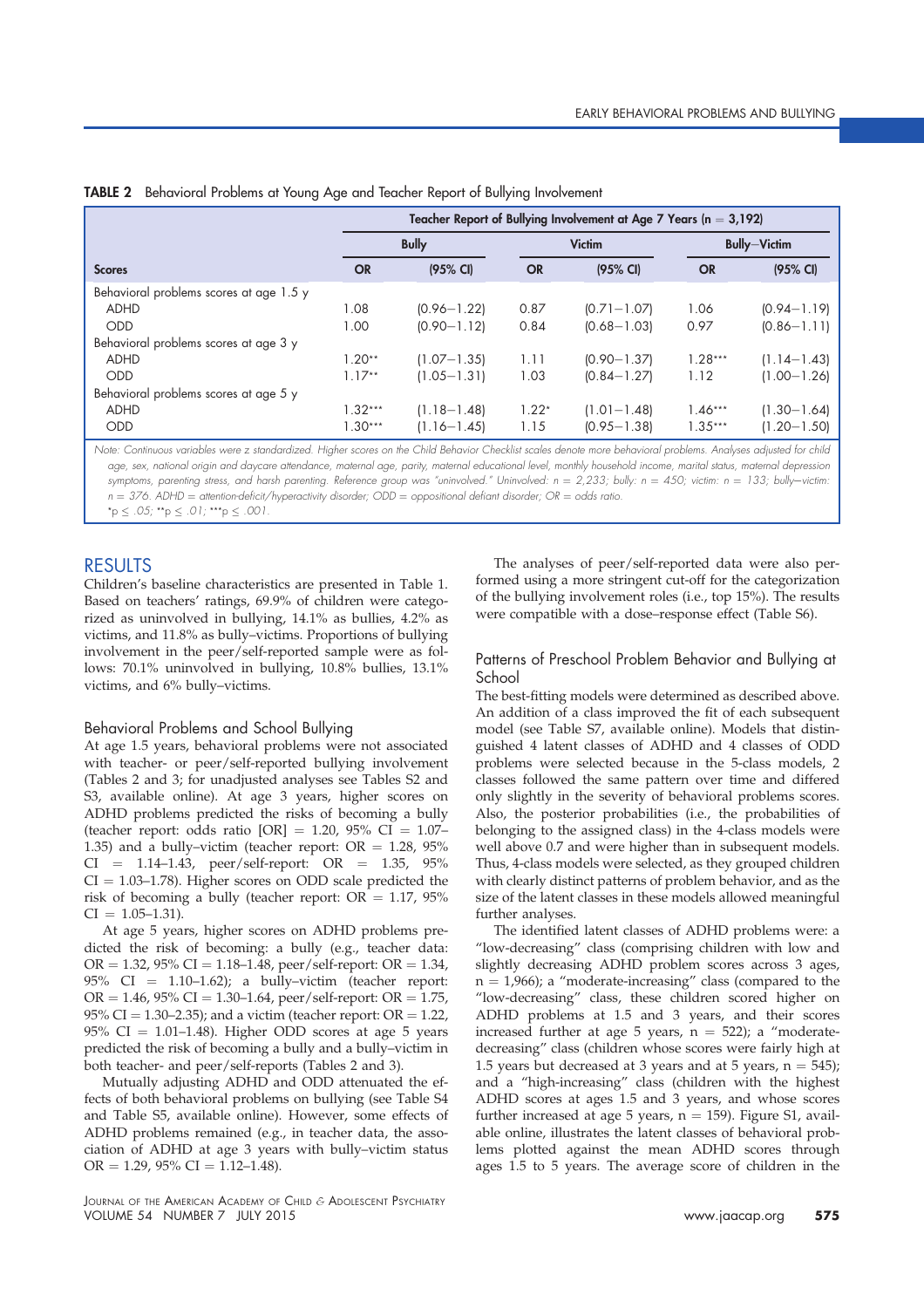|                                         | Peer/Self-Report of Bullying Involvement at Age 8 Years ( $n = 1,098$ ) |                    |               |                    |                     |                 |
|-----------------------------------------|-------------------------------------------------------------------------|--------------------|---------------|--------------------|---------------------|-----------------|
|                                         | <b>Bully</b>                                                            |                    | <b>Victim</b> |                    | <b>Bully-Victim</b> |                 |
| <b>Scores</b>                           | <b>OR</b>                                                               | $(95% \text{ Cl})$ | <b>OR</b>     | $(95% \text{ Cl})$ | <b>OR</b>           | (95% CI)        |
| Behavioral problems scores at age 1.5 y |                                                                         |                    |               |                    |                     |                 |
| <b>ADHD</b>                             | 1.12                                                                    | $(0.90 - 1.40)$    | 1.14          | $(0.92 - 1.42)$    | 1.18                | $(0.82 - 1.69)$ |
| <b>ODD</b>                              | 1.21                                                                    | $(0.98 - 1.50)$    | 1.07          | $(0.88 - 1.31)$    | 0.96                | $(0.68 - 1.36)$ |
| Behavioral problems scores at age 3 y   |                                                                         |                    |               |                    |                     |                 |
| <b>ADHD</b>                             | 0.99                                                                    | $(0.80 - 1.24)$    | 1.18          | $(0.97 - 1.43)$    | $1.35*$             | $(1.03 - 1.78)$ |
| <b>ODD</b>                              | 1.07                                                                    | $(0.87 - 1.32)$    | 1.06          | $(0.86 - 1.30)$    | 1.31                | $(0.99 - 1.03)$ |
| Behavioral problems scores at age 5 y   |                                                                         |                    |               |                    |                     |                 |
| <b>ADHD</b>                             | $1.34**$                                                                | $(1.10 - 1.62)$    | 1.16          | $(0.95 - 1.43)$    | $1.75***$           | $(1.30 - 2.35)$ |
| <b>ODD</b>                              | $1.30*$                                                                 | $(1.05 - 1.62)$    | 1.11          | $(0.90 - 1.36)$    | $1.71***$           | $(1.34 - 2.19)$ |

|  | <b>TABLE 3</b> Behavioral Problems at Young Age and Peer/Self-Report of Bullying Involvement |  |  |
|--|----------------------------------------------------------------------------------------------|--|--|
|  |                                                                                              |  |  |

Note: Continuous variables were z standardized. Higher scores on the Child Behavior Checklist scales denote more behavioral problems. Bullying was reported by multiple peers; victimization was self-reported. The category "bully-victim" is therefore based on both the peer report of bullying and child self-report of victimization. Analyses were adjusted for child age, sex, national origin and daycare attendance, maternal age, parity, maternal educational level, monthly household income, marital status, maternal depression symptoms, parenting stress, and harsh parenting. Reference group was "uninvolved." Uninvolved:  $n = 770$ ; bully:  $n = 119$ ; victim:  $n = 144$ ; bully-victim:  $n = 65$ . ADHD = attention-deficit/hyperactivity disorder; ODD = oppositional defiant disorder; OR = odds ratio.  $*_p \le .05; **p \le .01; ***p \le .001.$ 

"high-increasing" class at age 5 years was 8.27, that is, in the borderline clinical range according to the norms for the Dutch population.<sup>28</sup>

The 4 latent classes of ODD problems are illustrated in Figure S2, available online. Similarly, children were grouped into the "low-decreasing" class ( $n = 2,013$ ), the "moderateincreasing" class ( $n = 688$ ), the "high-decreasing" class  $(n = 359)$ , and the "high-increasing" class  $(n = 132)$  The mean score in the "high-increasing" group at age 5 years was 7.34, that is, within the borderline clinical range for the Dutch population of this age group.<sup>28</sup>

As shown in Table 4 (unadjusted analyses: see Table S8, available online), the latent classes of ADHD problems (reference group: "low-decreasing" problems) predicted children's risks of becoming a bully or a bully–victim. In particular, the "high-increasing" ADHD problems predicted higher risks, especially in the bully-victims group ( $\widehat{OR}_{BULLY}$  = 2.18, 95% CI = 1.36-3.50 and ORBULLY-VICITM = 2.86, 95%  $CI = 1.82–4.52$ ). The latent classes of ODD problems that are characterized by problems increasing over time predicted the risk of becoming a bully or a bully–victim. Again, the "highincreasing" class membership was associated with the most pronounced risks (e.g.,  $OR_{BULLY} = 2.38$ , 95% CI = 1.43-3.97 and OR<sub>BULLY–VICTIM</sub> = 2.20, 95% CI = 1.33-3.67).

In additional analyses, we examined the risk of bullying involvement in children belonging to the "high-increasing" class of both the ADHD and ODD behavioral problems  $(n = 51)$ . The results showed even greater risks of becoming a bully or a bully–victim (see Table S9, available online).

# **DISCUSSION**

ADHD and ODD at preschool age predicted children's risk of bullying involvement in the first years of elementary school, suggesting a possible antecedent effect. These behavioral problems were associated with the risks of becoming a bully or a bully–victim, and, to a lesser extent, with becoming a (pure) victim.

By unfolding the temporal antecedence of early ADHD and ODD problems in relation to subsequent school bullying, we add to studies that primarily examined the concurrent social problems of (pre)adolescents with ADHD or ODD/conduct disorder (CD).<sup>29-32</sup> The effects in the group of bully–victims were rather pronounced, and this is consistent with the studies showing that bully–victims are the most troubled group<sup>33</sup> with the greatest levels of concurrent psychopathology.<sup>11,32</sup> Finally, showing that children with high and increasing levels of behavioral problems were most likely to become a bully or a bully–victim is consistent with research suggesting that mainly persistent ADHD or conduct problems are associated with more pronounced effects on children's social functioning.<sup>34</sup>

Fewer friends, peer rejection, and school maladjustment $31,34$  of children with ADHD can be attributed to their poor social skills and low self-control.<sup>35</sup> Children with ADHD problems tend to demonstrate inattention, impulsivity, low frustration tolerance, and temper tantrums, $36$ which makes it difficult for their peers to interact with them. In a highly structured setting such as school, children with ADHD problems may have difficulties with adapting to socially accepted behavior and following the rules. Impaired social–cognitive characteristics of children with ADHD or ODD may be part of the mechanism explaining their bullying involvement. Finally, in a school setting, children with ODD problems typically exhibit hostility, display non-normative behavior, and refuse to comply with rules,<sup>37</sup> which can affect their interactions with peers and may predispose them to bullying.

Because of the high comorbidity of ADHD and ODD conditions,<sup>36</sup> it is difficult to disentangle their individual effects on children's bullying involvement. Mutual adjustment of the ADHD and ODD problems attenuated the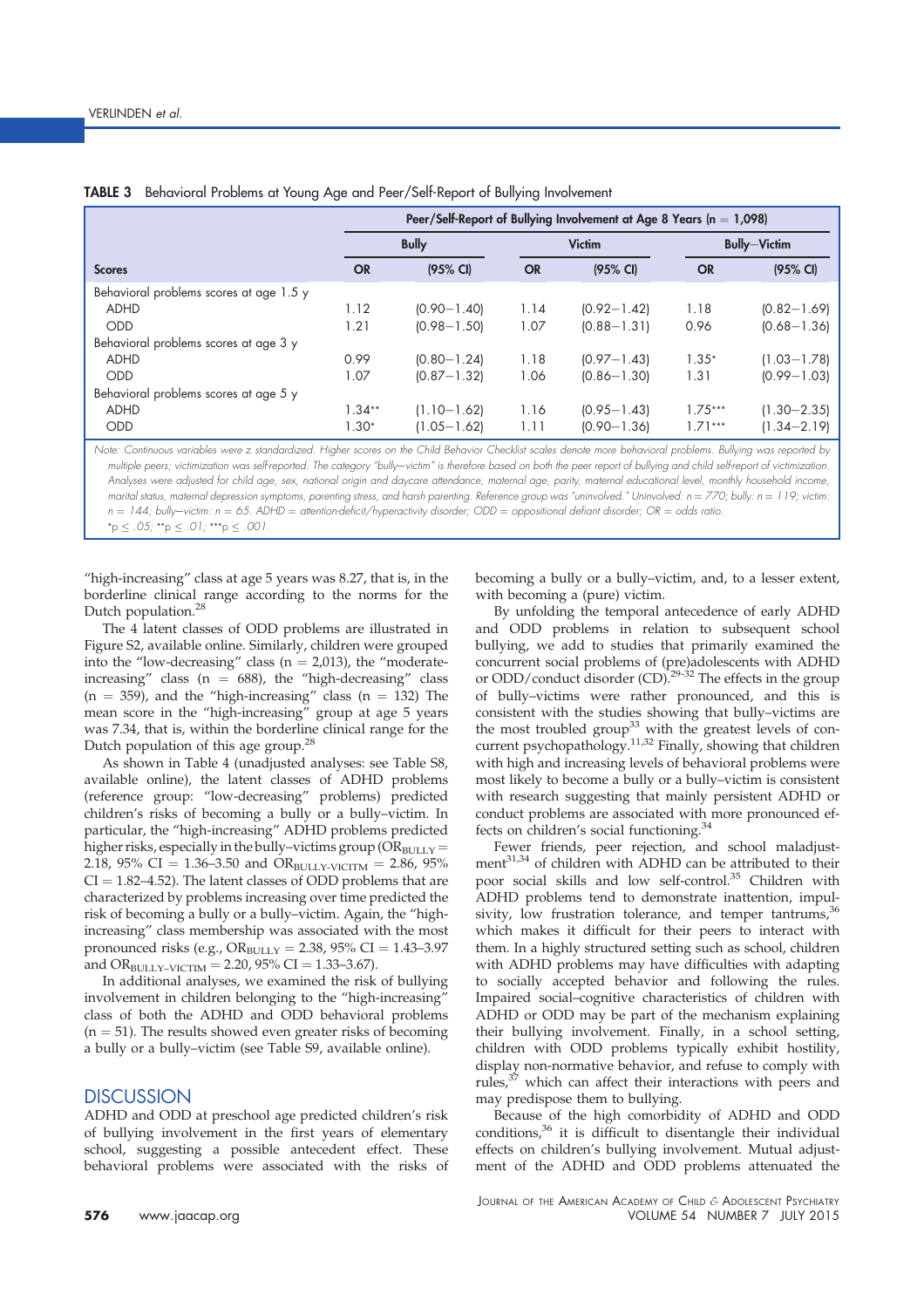| Teacher Report of Bullying Involvement at Age 7 Years ( $n = 3,192$ ) |                 |           |                    |                     |                 |  |
|-----------------------------------------------------------------------|-----------------|-----------|--------------------|---------------------|-----------------|--|
| <b>Bully</b>                                                          |                 |           | <b>Victim</b>      | <b>Bully-Victim</b> |                 |  |
| <b>OR</b>                                                             | (95% CI)        | <b>OR</b> | $(95% \text{ Cl})$ | <b>OR</b>           | (95% CI)        |  |
|                                                                       |                 |           |                    |                     |                 |  |
|                                                                       |                 |           |                    |                     |                 |  |
| $1.51**$                                                              | $(1.13 - 2.01)$ | 1.27      | $(0.78 - 2.09)$    | $2.08***$           | $(1.55 - 2.78)$ |  |
| 1.23                                                                  | $(0.92 - 1.65)$ | 0.75      | $(0.44 - 1.28)$    | $1.37*$             | $(1.00 - 1.87)$ |  |
| $2.18***$                                                             | $(1.36 - 3.50)$ | 1.79      | $(0.82 - 3.90)$    | $2.86***$           | $(1.82 - 4.52)$ |  |
|                                                                       |                 |           |                    |                     |                 |  |
|                                                                       |                 |           |                    |                     |                 |  |
| $1.49**$                                                              | $(1.15 - 1.92)$ | 0.92      | $(0.57 - 1.47)$    | $1.58***$           | $(1.21 - 2.06)$ |  |
| 0.99                                                                  | $[0.70 - 1.39]$ | 0.69      | $(0.37 - 1.30)$    | 0.95                | $(0.64 - 1.42)$ |  |
| $2.38***$                                                             | $(1.43 - 3.97)$ | 1.91      | $(0.86 - 4.26)$    | $2.20**$            | $(1.33 - 3.67)$ |  |
|                                                                       |                 |           |                    |                     |                 |  |

|  |  |  |  |  |  | TABLE 4 Latent Classes of Child Problem Behavior and Teacher Report of Bullying Involvement |
|--|--|--|--|--|--|---------------------------------------------------------------------------------------------|
|--|--|--|--|--|--|---------------------------------------------------------------------------------------------|

Note: Continuous variables were z standardized. Higher scores on the Child Behavior Checklist scales denote more behavioral problems. Analyses were adjusted for child age, sex, national origin and daycare attendance, maternal age, parity, maternal educational level, monthly household income, marital status, maternal depression symptoms, parenting stress, and harsh parenting. Reference group was "uninvolved." Uninvolved:  $n = 2,233$ ; bully:  $n = 450$ ; victim:  $n = 133$ ; bullyvictim:  $n = 376$ . ADHD = attention-deficit/hyperactivity disorder; ODD = oppositional defiant disorder; OR = odds ratio.  $*_p$  < .05;  $*_p$  < .01;  $**_p$  < .001.

effects of both behavioral problems on bullying, although some of the effects of ADHD problems remained. However, mutual adjustment may have resulted in overadjustment. The attenuation of the effects of both behavioral problems could be due to common source variance<sup>38</sup>: both measures were reported simultaneously, by the same parent, using the same instrument. Furthermore, mutual adjustment of frequently co-occurring behavioral problems may be inappropriate from the developmental perspective, as shared variance may indicate a common developmental pathway.<sup>39</sup>

The behavioral problems at age 1.5 years were not markedly associated with bullying involvement in the adjusted analysis. This may be due to confounding or to difficulties with ascertaining the behavioral symptoms at a very young age, which highlights the importance of using repeated assessments of behavior. Second, the identified latent classes of the ADHD and ODD problems were rather similar. Because the life-cycle assessment methods produce tentative models, cross-validation in independent samples is required to inspect a range of similarly plausible solutions. In our sample, 51 children were assigned to the trajectories with the highest levels of both ADHD and ODD problems. Although this overlap was not substantial, there was a large correlation between the ADHD and ODD scores at the 3 assessment points ( $r = 0.59$ ,  $r = 0.57$ , and  $r = 0.60$ ). The highest risks of bullying involvement were noted in children who belonged to the "high-increasing" class of both ADHD and ODD behavioral problems. Importantly, ADHD or ODD problems and the bullying problems may be a manifestation of the same underlying cause (e.g., a neurocognitive process, such as differences in prefrontal cortical development or a failure of the anterior cingulate cortex). It may be that the ADHD or ODD problems manifest earlier than bullying problems because the latter is a group-specific process that is more likely to manifest in stable peer group contexts.

Along with several strengths, such as the large population-based sample, repeated measures of behavior and the use of multiple informants, our study has some limitations. First, there is a possibility of reverse causality, as involvement in school bullying was assessed at a single time point. Even though there is no school bullying before school entry, children may still experience social problems with peers before school entry in other social contexts (e.g., kindergarten). Second, although we adjusted our analyses for a range of child and maternal covariates, there may still be some residual confounding. Finally, the use of both teacher and peer self-reports enabled us to include the perspectives of different informants. The modest agreement may indicate that the views of different informants are complementary rather than comparable. Yet the consistency of the observed associations across informants supports the validity of our findings.

This study showed that the identification of individual vulnerability to bullying involvement is possible as early as at age 3 years. This highlights the importance of parental observation of child behavior in relation to later outcomes for the child. Given that the decreasing problems posed no risks for bullying involvement, early interventions directed at parents and their children may be helpful in preventing later bullying involvement. There is evidence for effectiveness of intervention programs in decreasing child oppositionality, hyperactivity, and inattention.<sup>40-42</sup> Improving children's social and problem-solving skills and their behavioral control<sup>43</sup> before school entry could help prevent their bullying involvement and other accumulating problems. Enhancing social skills can help not only to decrease bullying<sup>44</sup> but may help these children to establish more close friendships, which serve as a protective factor against victimization.<sup>45</sup> Importantly, teachers may require additional skills to effectively manage<sup>46</sup> the behavior and the educational process of children with

JOURNAL OF THE AMERICAN ACADEMY OF CHILD & ADOLESCENT PSYCHIATRY VOLUME 54 NUMBER 7 JULY 2015 www.jaacap.org 577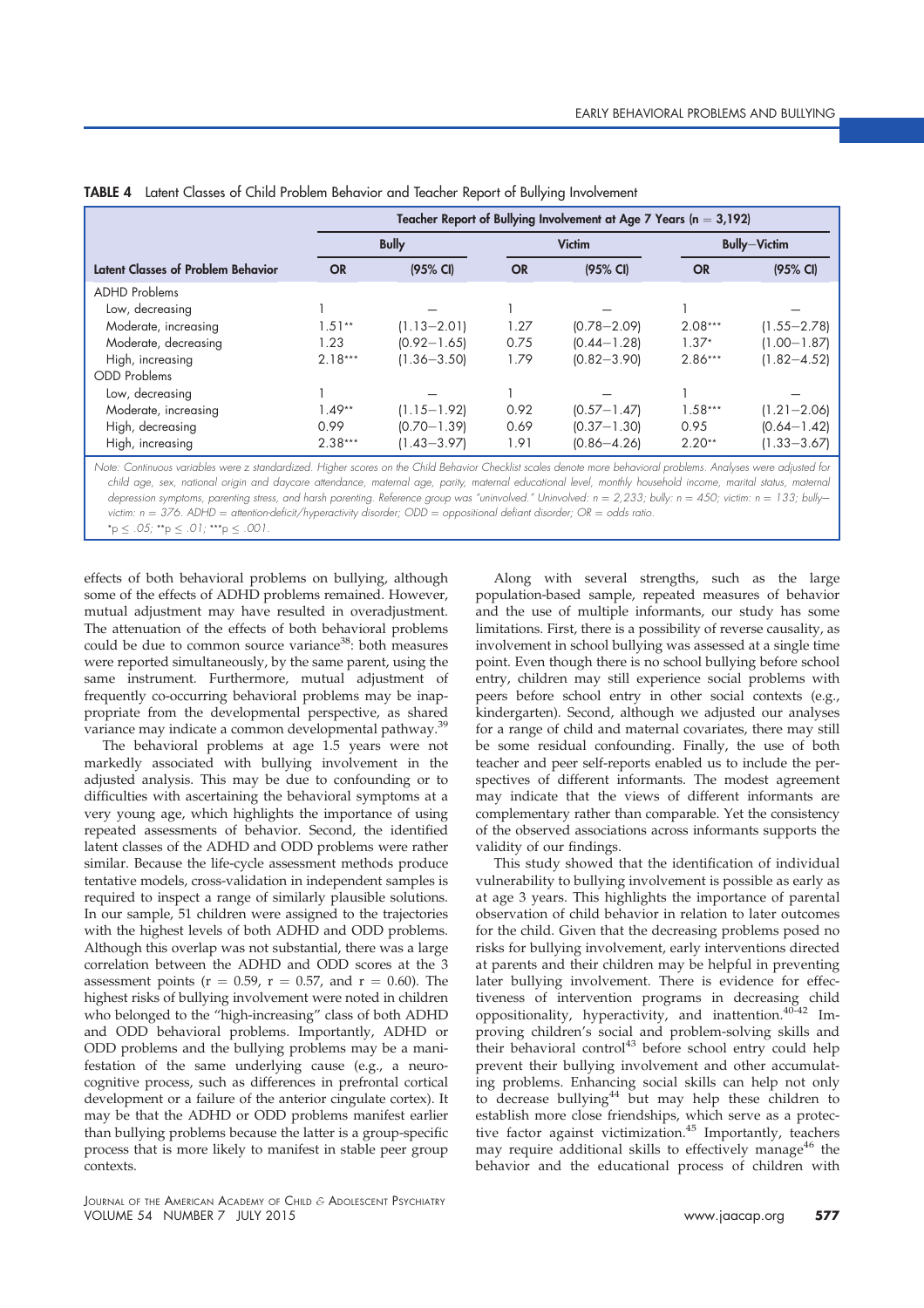ADHD or ODD. Finally, clinicians and school staff can undertake actions to prevent bullying involvement among vulnerable children through their work with parents and affected children.  $\hspace{-0.07em}^{47,48}$ 

To conclude, ADHD and ODD behavioral problems at a young age may predispose children to bullying involvement in early elementary school. Our findings suggest the importance of addressing these behavioral problems before school entry. &

#### Accepted May 11, 2015.

Drs. Verlinden, Jansen, Jaddoe, Hofman, Verhulst, and Tiemeier are with Erasmus Medical Center, Rotterdam, the Netherlands. Drs. Verlinden and Jaddoe are also with the Generation R Study Group, Erasmus Medical Center. Dr. Jansen is also with Institute of Psychology, Erasmus University Rotterdam. Dr. Veenstra is with University of Groningen, the Netherlands. Dr. Shaw is with Neurobehavioral Clinical Research Section, Social and Behavioral Research Branch, National Human Genome Research Institute, National Institutes of Health, Bethesda, MD.

The Generation R Study is conducted by the Erasmus Medical Center Rotterdam, the Municipal Health Service Rotterdam Area, and the Stichting

## **REFERENCES**

- 1. Olweus D. Bullying at School: What We Know and What We Can Do. Cambridge, MA: Blackwell Publishers; 1993.
- 2. Jansen P, Verlinden M, Dommisse-van Berkel A, et al. Prevalence of bullying and victimization among children in early elementary school: do family and school neighbourhood socioeconomic status matter? BMC Public Health. 2012;12:494.
- 3. Bogart LM, Elliott MN, Klein DJ, et al. Peer victimization in fifth grade and health in tenth grade. Pediatrics. 2014;133:440-447.
- 4. Lereya ST, Winsper C, Heron J, et al. Being bullied during childhood and the prospective pathways to self-harm in late adolescence. J Am Acad Child Adolesc Psychiatry. 2013;52:608-618.e602.
- 5. Copeland WE, Wolke D, Angold A, Costello E. Adult psychiatric outcomes of bullying and being bullied by peers in childhood and adolescence. JAMA Psychiatry. 2013;70:419-426.
- 6. Sourander A, Jensen P, Rönning JA, et al. What is the early adulthood outcome of boys who bully or are bullied in childhood? The Finnish "From a Boy to a Man" study. Pediatrics. 2007;120:397-404.
- 7. Wolke D, Copeland WE, Angold A, Costello EJ. Impact of bullying in childhood on adult health, wealth, crime, and social outcomes. Psychol Sci. 2013;24:1958-1970.
- 8. Takizawa R, Maughan B, Arseneault L. Adult health outcomes of childhood bullying victimization: evidence from a five-decade longitudinal British birth cohort. Am J Psychiatry. 2014;171:777-784.
- 9. Kim Y, Leventhal BL, Koh Y, Hubbard A, Boyce W. School bullying and youth violence: causes or consequences of psychopathologic behavior? Arch Gen Psychiatry. 2006;63:1035-1041.
- 10. Hwang S, Kim YS, Leventhal B. Bullying and the development of antisocial behavior. In: Thomas CR, Pope K, eds. The Origins of Antisocial Behavior: a Developmental Perspective. New York: Oxford University Press; 2013:159-180.
- 11. Kumpulainen K, Räsänen E, Henttonen I, et al. Bullying and psychiatric symptoms among elementary school-age children. Child Abuse Neglect. 1998;22:705-717.
- 12. Polanczyk G, de Lima MS, Horta BL, Biederman J, Rohde LA. The worldwide prevalence of ADHD: a systematic review and metaregression analysis. Am J Psychiatry. 2007;164:942-948.
- 13. Nock MK, Kazdin AE, Hiripi E, Kessler RC. Lifetime prevalence, correlates, and persistence of oppositional defiant disorder: results from the National Comorbidity Survey Replication. J Child Psychol Psychiatry. 2007;48:703-713.
- 14. Jaddoe VV, Duijn C, Franco O, et al. The Generation R Study: design and cohort update 2012. Eur J Epidemiol. 2012;27:739-756.
- 15. Tiemeier H, Velders FP, Szekely E, et al. The Generation R Study: a review of design, findings to date, and a study of the 5-HTTLPR by environmental interaction from fetal life onward. J Am Acad Child Adolesc Psychiatry. 2012;51:1119-1135.e1117.

Trombosedienst en Artsenlaboratorium Rijnmond (STAR), Rotterdam, the Netherlands. Generation R is made possible by financial support from the Erasmus Medical Center Rotterdam, and the Netherlands Organization for Health Research and Development (NWO-ZonMw) 10.000.1003). Additional grants were obtained from the Netherlands Organization for Scientific Research (VIDI017.106.370 to H.T.), and from the Sophia Foundation for Medical Research SSWO (grant 602 to P.W.J.).

The authors greatly acknowledge the contribution of participating children and their parents, schools, general practitioners, hospitals, midwives, and pharmacies in the Rotterdam area.

Disclosure: Dr. Verhulst has received remuneration as contributing author of the Achenbach System of Empirically Based Assessment (ASEBA). Dr. Shaw has received grant or research support from the Intramural Program of the National Institutes of Health. Drs. Verlinden, Jansen, Veenstra, Jaddoe, Hofman, and Tiemeier report no biomedical financial interests or potential conflicts of interest.

Correspondence to Henning Tiemeier, Department of Child and Adolescent Psychiatry, Erasmus MC, Rotterdam, PO Box 2060, 3000CB Rotterdam; e-mail: h.tiemeier@erasmusmc.nl

0890-8567/\$36.00/@2015 American Academy of Child and Adolescent Psychiatry

http://dx.doi.org/10.1016/j.jaac.2015.05.002

- 16. Achenbach T, Rescorla L, eds. Manual for ASEBA Preschool Forms and Profiles. Burlington, VT: University of Vermont, Research Centre for Children, Youth and Families; 2000.
- 17. Verlinden M, Veenstra R, Ringoot AP, et al. Detecting bullying in early elementary school with a computerized peer-nomination instrument. Psychol Assess. 2014;26:628-641.
- 18. Altman DG. Practical Statistics for Medical Research. London: Chapman and Hall; 1991.
- 19. Olweus D. Understanding and researching bullying: some critical issues. In: Jimerson SR, Swearer SM, Espelage DE, eds. Handbook of Bullying in Schools: an International Perspective. New York: Routledge; 2010:9-34.
- 20. Rønning J, Sourander A, Kumpulainen K, et al. Cross-informant agreement about bullying and victimization among eight-year-olds: whose information best predicts psychiatric caseness 10–15 years later? Soc Psychiatr Epidemiol. 2009;44:15-22.
- 21. Achenbach TM, McConaughy SH, Howell CT. Child/adolescent behavioral and emotional problems: implications of cross-informant correlations for situational specificity. Psychol Bull. 1987;101:213-232.
- 22. Derogatis L, ed. Brief Symptom Inventory (BSI): Administration, Scoring and Procedures. Third ed. Minneapolis: Pearson; 1993.
- 23. De Brock AJLL, Vermulst AA, Gerris JRM, Abidin RRL. Nijmeegse Ouderlijke Stress Index (NOSI)—Manual. Lisse: Swets en Zeitlinger; 1992.
- 24. Straus MA, Hamby SL, Finkelhor D, Moore DW, Runyan D. Identification of child maltreatment with the Parent-Child Conflict Tactics Scales: development and psychometric data for a national sample of American parents. Child Abuse Neglect. 1998;22:249-270.
- 25. Jansen PW, Raat H, Mackenbach JP, et al. Early determinants of maternal and paternal harsh discipline: the Generation R Study. Fam Relat. 2012; 61:253-270.
- 26. Muthen LK, Muthen BO. Mplus User's Guide. 6th ed. Los Angeles: Muthén and Muthén; 1998-2010.
- 27. Nylund KL, Asparouhov T, Muthén BO. Deciding on the number of classes in latent class analysis and growth mixture modeling: a Monte Carlo simulation study. Struct Equat Model. 2007;14:535-569.
- 28. Tick NT, van der Ende JAN, Koot HM, Verhulst FC. 14-Year changes in emotional and behavioral problems of very young Dutch children. J Am Acad Child Adolesc Psychiatry. 2007;46:1333-1340.
- 29. Holmberg K, Hjern A. Bullying and attention-deficit–hyperactivity disorder in 10-year-olds in a Swedish community. Devel Med Child Neurol. 2008;50:134-138.
- 30. Fite P, Evans S, Cooley J, Rubens S. Further evaluation of associations between attention-deficit/hyperactivity and oppositional defiant disorder symptoms and bullying-victimization in adolescence. Child Psychiatry Hum Dev. 2014;45:32-41.

JOURNAL OF THE AMERICAN ACADEMY OF CHILD & ADOLESCENT PSYCHIATRY 578 www.jaacap.org VOLUME 54 NUMBER 7 JULY 2015